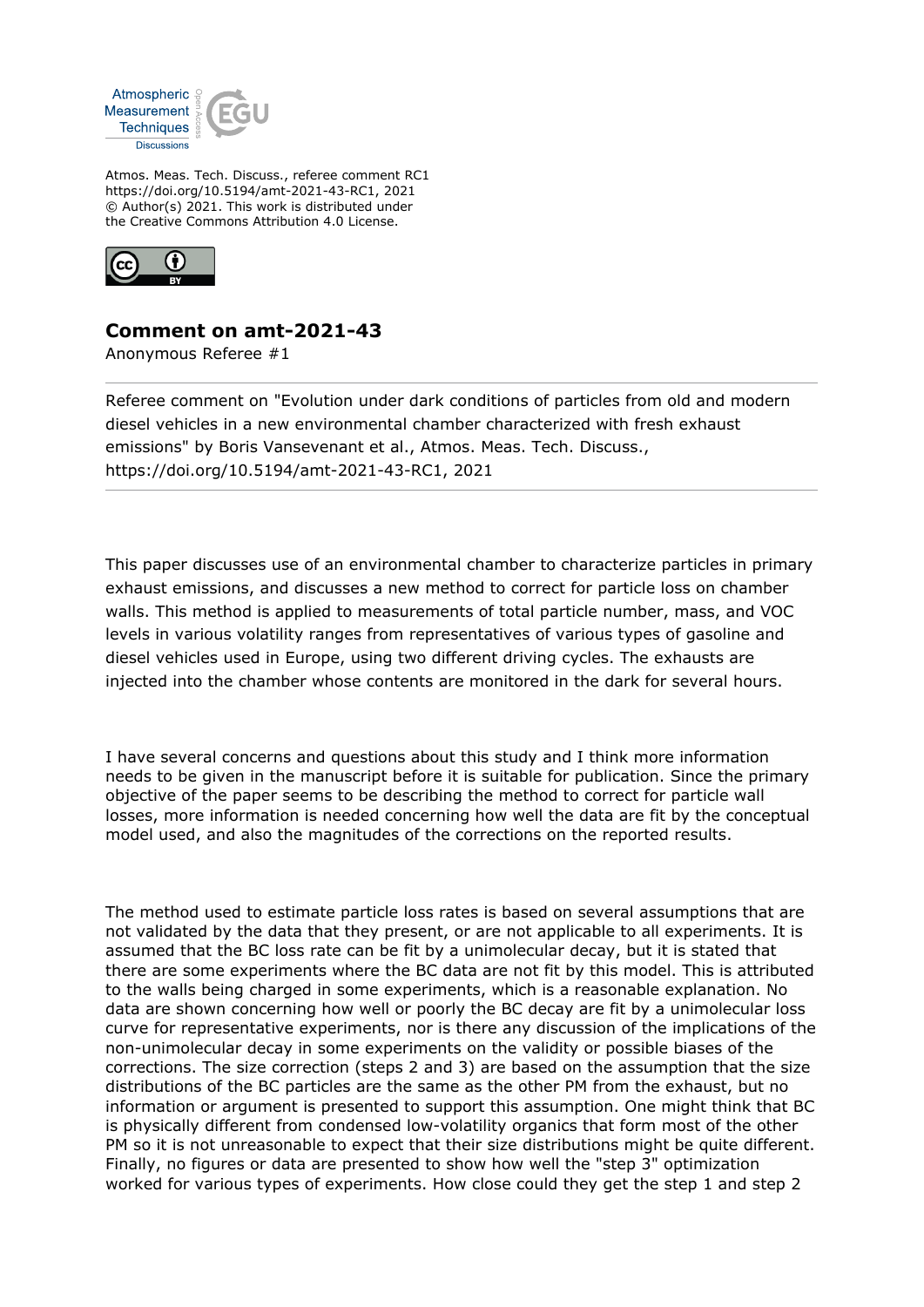## corrected PM to agree?

In Section 3.1.3 they state that the magnitudes of the optimized values of the eddy diffusion coefficient, k(e), they obtained for their experiments ranged over 4 orders of magnitude from  $\sim$ 10^-3 to  $\sim$ 30 sec-1 for the different experiments. This wide variability in diffusion and mixing in experiments in the same chamber and comparable operating procedures gives me concerns about the credibility and validity of the correction method. Shouldn't the experiment with the anomalously low  $k(3)$  value of  $10^{\circ}$ -3 sec-1 have been rejected?

It is stated that about a third of the experiments cannot be fitted by exponential decays, and this is attributed to electrostatic charge on the walls. But is it appropriate to use Equation (3) to predict how wall loss rates depend on size under electrostatic charge conditions? I would think the loss rates would be less size dependent if it were dominated by electrostatic forces, and that maybe only using Step 1 would be more appropriate.

Are data from runs with "charged walls" excluded from the averages on Figure 6? If so, this should be clearly stated. If not, different symbols or bars should be used for data obtained from such experiments, or data should be presented that there are statistically the same.

While the loss of particles to the wall in an environmental chamber can significantly affect results of environmental chamber experiments where the objective is to study the evolution of particles over time in well-mixed air masses, it is less clear whether such elaborate corrections are needed when characterizing primary particle emissions from vehicles. Wouldn't just using the initial measurements after the chamber is well mixed, maybe with extrapolating back to time=0, be sufficient for characterizing primary emissions? Would it give similar results? There is no indication of the magnitude of the wall loss corrections in affecting the primary emissions results summarized in Figure 6.

The range of values for the loss rated due to dilution (alphas) should be presented so we can compare them in magnitude with the loss rates due to wall deposition (betas), and show that the dilution rates in all the runs are in the expected range. One way to do this would be to separate "whisker" plots for alpha as part of, or on conjunction with, Figure 4. Are the dilution rates similar in the NH4SO4 experiments, or are they a factor in the lower alpha+beta values shown for those experiments in Figure 4? Is particle loss to the walls important compared to dilution in the NH4SO4 experiments?

Figure 5 shows that, except for two gasoline exhaust runs that are very different from all the others, the kPM values from the NH4SO4 experiments are quite a bit lower than the kBC values from the exhaust experiments, and also the slope of the k vs alpha+beta line is lower. Since BC is also chemically different from exhaust particles, couldn't it also have different wall loss rates or different effects of rates on size? Were any of the NH4SO4 experiments carried out with electrostatic charged walls?